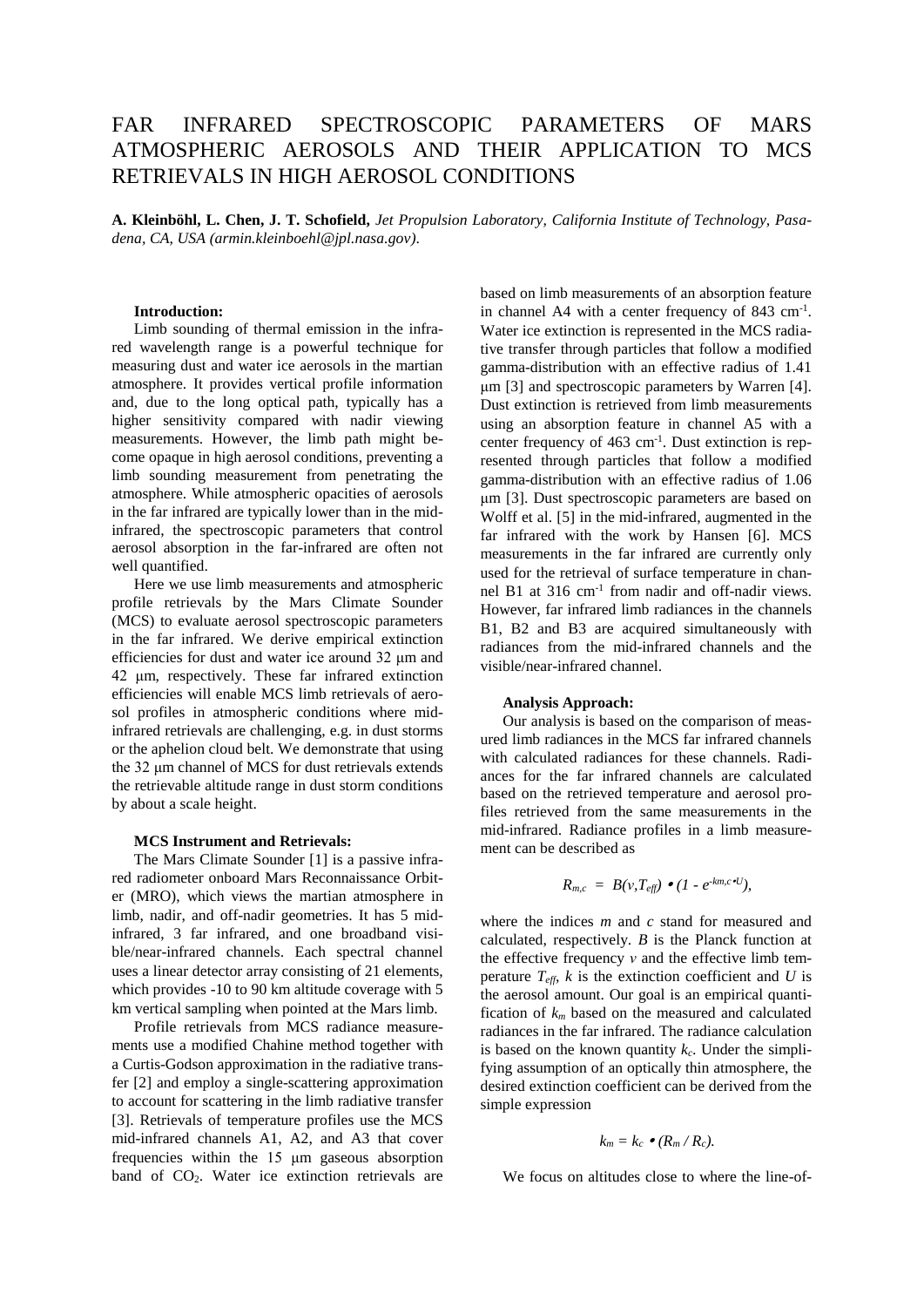sight of the limb view becomes opaque in the A channels in the mid-infrared. As the extinction efficiency is significantly lower in the far infrared, the limb path in the B channels should still be sufficiently optically thin. For each limb profile we select the two lowest detectors used for aerosol retrievals in the A channels. In order to be able to attribute the extinction to a particular aerosol type we select scenes where only one aerosol type (either dust or water ice) is dominant.

#### **Results:**

*Dust.* For the analysis of dust we focus on the dusty season of the Mars year. We chose the time period of Ls=210°-330° of MY29 (Feb.-Aug. 2009). MCS measurements provide dense, nearly continuous coverage during this time period and included off-nadir measurements for surface temperature retrieval. Dust was the predominant aerosol in this time period, with regional dust storms but no global dust storms occurring. For every successful profile retrieval during this time period, measured and calculated radiances for the MCS far-infrared channels were binned separately for the day- and nightside parts of the orbit into bins of 20° latitude and 15° Ls. Ratios between measured and calculated radiances were determined for the detectors in the B channels that correspond to the lowest altitudes for which an aerosol retrieval in the mid-infrared was possible. For the analysis we required a minimum altitude of 5 km to exclude potential surface contaminations of the limb measurement.



*Figure 1: Ratio between the measured and calculated radiances in the MCS B1 channel for the detector that corresponds to the lowest altitude at which a mid-infrared aerosol retrieval was possible. Data is from MY 29 and is separated into daytime (top) and nighttime (bottom). Radiances were binned in 20° latitude and 15° Ls. A minimum altitude of 5 km was required. Data from the non-shaded areas were used to calculate extinction efficiencies.*

Fig. 1 shows results of this analysis for MCS

channel B1, which is the far infrared channel most sensitive to dust. Ratios between measured and calculated radiances are very homogeneous between the south polar region and the northern mid-latitudes throughout the considered time period. In addition, the radiance ratios are very close to 1, suggesting that the extinction efficiencies for dust in the original formulation of the radiative transfer [3] are quite accurate. Only at high northern latitudes the ratios are more variable, and several bins are unpopulated because of ice being the dominant aerosol or because of the aerosol retrieval reaching below the minimum altitude.

| Channel                           | Center<br><b>Frequency</b> | <b>Extinction</b><br><b>Efficiency</b> |
|-----------------------------------|----------------------------|----------------------------------------|
| А5                                | 463 cm <sup>-1</sup>       | 0.3506                                 |
|                                   | 316 cm <sup>-1</sup>       | 0.1766                                 |
| <b>STATE OF PERSONAL PROPERTY</b> | ____                       |                                        |

*Table 1: Dust extinction efficiencies for MCS channels A5 from [3] and B1 from this work.*

We chose a latitude range between 90°S and  $30^{\circ}$ N and an L<sub>s</sub> range between  $240^{\circ}$  and  $300^{\circ}$  (nonshaded area in Fig. 1) to derive an average radiance ratio in the MCS B channels. As the radiance ratios on the day- and nightside parts of the orbit are very similar we derived a single value representative of both day and night. The average ratio is 0.994. Multiplication of this factor with the original extinction efficiency used in the calculation of the radiances [3] yields an empirical extinction efficiency of 0.1766 (Tab. 1).



*Figure 2: Ratio between the measured and calculated radiances in the MCS B2 channel for the detector that corresponds to the lowest altitude at which a mid-infrared aerosol retrieval was possible. Data is shown for the north polar hood conditions of MY 29, separated into daytime (top) and nighttime (bottom). Radiances were binned in 20° latitude and 15° Ls. A minimum altitude of 5 km was required. Data from the non-shaded areas were used to calculate extinction efficiencies.*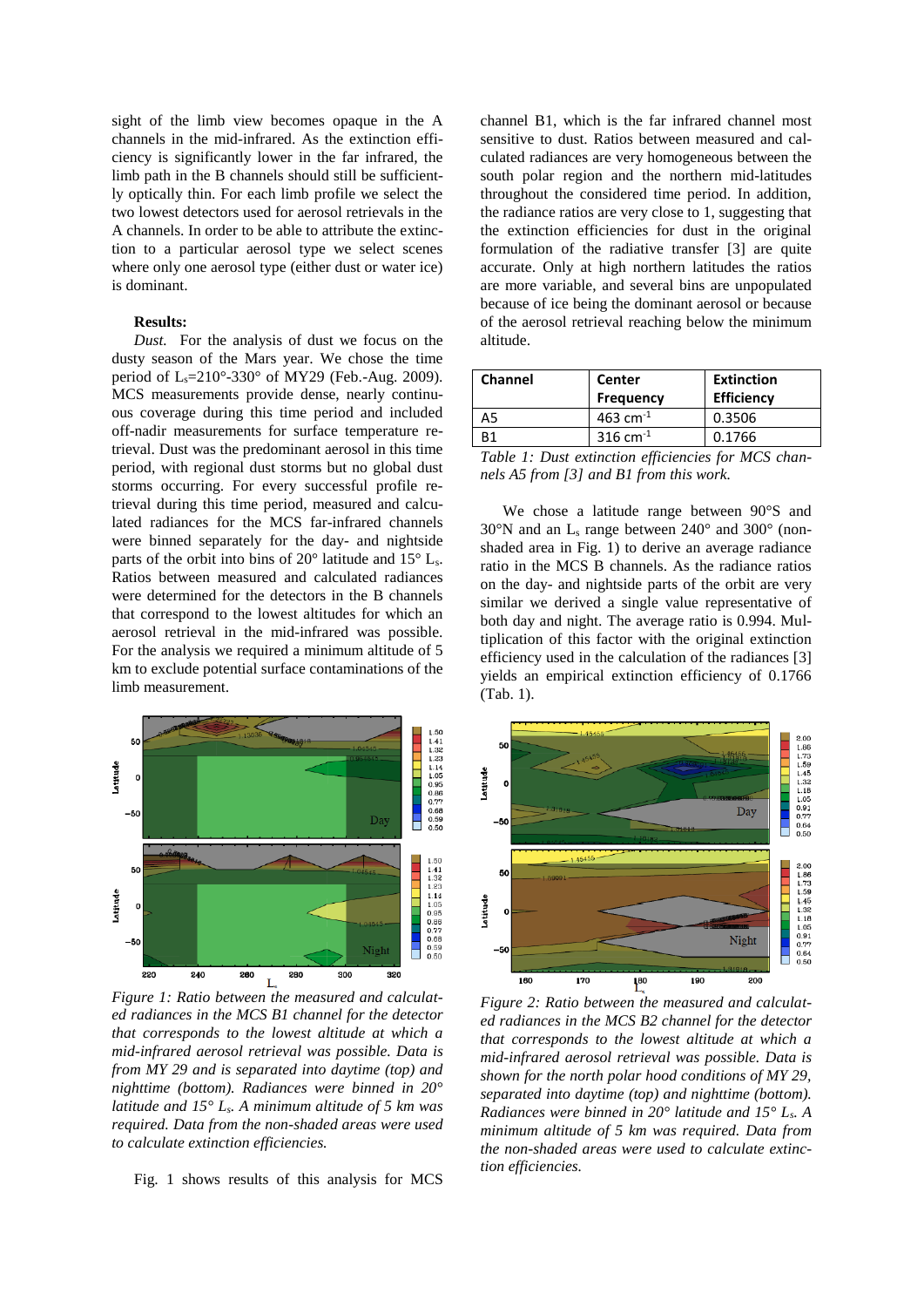*Water ice.* From preliminary analyses it became clear very quickly that radiance ratios for water ice dominated scenes depended more strongly on atmospheric conditions than for dust. Hence we separately considered regions and seasons where the atmosphere became too opaque due to water ice to allow a mid-infrared limb retrieval close to the surface. These conditions are found during the aphelion cloud belt and the north polar hood. Clouds in the south polar hood are typically not sufficiently opaque to prevent a mid-infrared limb retrieval at low altitudes.

For conditions representative of the north polar hood we chose the time period of  $L_s=150^\circ-210^\circ$  of MY29 (Nov. 2008-Feb. 2009). This corresponds to the formation period of the polar hood [7]. Midwinter conditions were not considered to avoid contamination of the analysis by  $CO<sub>2</sub>$  ice that can form in the center of the polar vortex [8]. Analyses during the dissipation period of the polar hood  $(L_s=330^\circ -$ 30°) yielded results that were very similar to the ones from the formation period, giving us confidence that the derived quantities are representative throughout the polar hood period.



*Figure 3: Ratio between the measured and calculated radiances in the MCS B2 channel for the detector that corresponds to the lowest altitude at which a mid-infrared aerosol retrieval was possible. Data is shown for conditions during the equatorial cloud belt in MY 30, separated into daytime (top) and nighttime (bottom). Radiances were binned in 20° latitude and 15° Ls. A minimum altitude of 10 km was required. Data from the non-shaded areas were used to calculate extinction efficiencies*

The calculation of radiance ratios was done in the same way as for dust, only here it was required that the water ice opacity was higher than the dust opacity at any altitude considered in the analysis. The results are shown in Fig. 2 for channel B2, which covers a frequency band where water ice extinction has a maximum. Radiance ratios in the north polar region are very homogeneous over the considered time period. No significant differences between the day- and

nightside parts of the orbit are observed, which is to be expected at very high latitudes. Considering a region between 70°-90°N we derive an average radiance ratio of 1.41. The higher extinction efficiency in the far infrared suggests that the average particle size at low altitudes in the polar hood is likely somewhat larger than assumed in the particle size model [3]. Multiplying this factor with the original extinction efficiency used in the calculation of the radiances [3], we derive an empirical extinction efficiency of 0.2901 (Tab. 2).

For the analysis of conditions found during the aphelion cloud belt we chose the time period of Ls=30°-150° of MY30 (Dec. 2009-Sep. 2010). The analysis was done in the same way as for the north polar hood. Only the minimum altitude was raised to 10 km.

| Channel                    | Center                 | <b>Extinction</b> |
|----------------------------|------------------------|-------------------|
|                            | <b>Frequency</b>       | <b>Efficiency</b> |
| A4                         | 843 cm <sup>-1</sup>   | 0.7730            |
| B2 (equatorial             | $254$ cm <sup>-1</sup> | 0.2531            |
| belt, day)                 |                        |                   |
| B <sub>2</sub> (equatorial | $254$ cm <sup>-1</sup> | 0.3756            |
| belt, night)               |                        |                   |
| B <sub>2</sub>             | 254 cm <sup>-1</sup>   | 0.2901            |
| (polar north)              |                        |                   |

*Table 2: Water ice extinction efficiencies for MCS channels A4 from [3] and B2 for various atmospheric conditions from this work.*

The results for channel B2 are presented in Fig. 3. We note that channel B2 has a cross-sensitivity to water vapor [1]. It is reasonable to assume that water vapor is close to saturation in atmospheric conditions with thick clouds, and this has been taken into account. It is very obvious that significant differences exist between the radiance ratios during day and night in the equatorial cloud belt. Focusing on the latitude band with the most intense cloud cover between 10°S and 30°N we derive an average radiance ratio of 1.23 on the dayside and 1.82 on the nightside. This suggests that while the assumed particle size model is quite reasonable on the dayside, particles on the nightside are likely to be larger than assumed. Further analysis shows that the average altitude where a cloud becomes too opaque for a mid-infrared retrieval on the nightside is about 13 km. On the dayside within the equatorial belt, linesof-sight on average become opaque in the midinfrared around 28 km. So the smaller particles on the dayside are associated with higher clouds than the larger ones on the nightside. The differences in terms of cloud altitude and particle size between day and night are likely related to tidal activity acting on the equatorial cloud belt.

Due to the large differences in radiance ratios we derive extinction efficiencies separately for day and